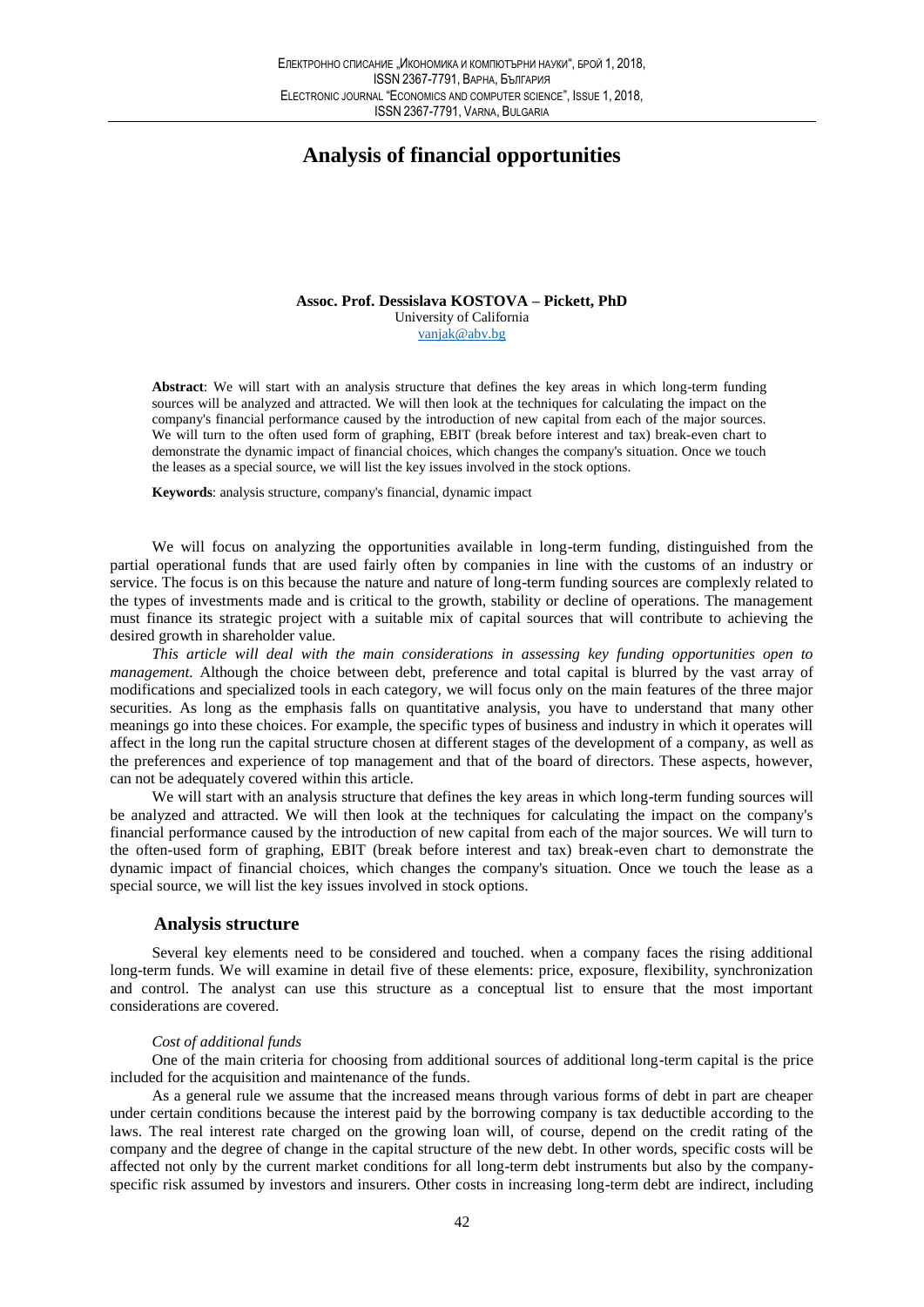legal and insurance costs at the time of issue, as well as the nature and severity of any limitation imposed by creditors.

The reported costs of preferred shares are usually higher than the loan, partly because the paid preference dividends do not deduct the tax, and partly because the preferred shares occupy to some extent a weaker risk / profit hierarchy so that the holders of those shares expect and more reward. The comparative specific expense of the preferred shares is relatively easy to calculate. The level of dividend is clearly defined, legal and insurance costs arise at the time of issue and are reflected in the company's net income. However, a variety of specific reserves may cause indirect costs to the company.

Even if loans or preferred shares are used as a source of long-term funding, current shareholders may be affected indirectly because restrictive provisions and agreements are necessary to obtain a financial link, or because concessions are made to protect the rights of more senior privileged shareholders. Property ownership is an important issue in closely related corporations, especially in new risky endeavors. In certain situations, the founders of the company or the majority shareholders can exercise full effective control over the company. Issuance of new shares will be diluted both as control over the management of the company and the ability of key shareholders to enjoy a greater share of the appreciation of economic value upon successful performance. The dilution of revenue and the possible slowdown in share earnings growth caused by dilution of total equity ownership is not limited, of course, only to closely related companies. Rather, this is a common phenomenon.

Dilution of control and profit is a major factor in convertibility, the common feature we find in certain bonds and preferred shares. This provision allows conversion of security into ordinary shares under certain time and cost conditions. Indeed, these instruments are hybrid securities as they represent the delayed issue of ordinary shares at a price higher than the market value of the ordinary shares at the time the convertible bond or preferred share is issued.

Control becomes a major problem in convertible-funded operations because the possible conversion of bonds or preference shares will add new ordinary shares to the capital structure and thus lead to dilution. The effect is just like direct issuance of ordinary shares.

#### The choice

Any solution for alternative sources of long-term financing can not be based on value alone, although there are future stock flows and investment models with the pattern of successive funding rounds that will support them. Having future funds limited to one option because of current commitments is an additional problem. Changing financial market conditions for different types of securities can make this single option less attractive and even impossible when the funds are crucial.

### Choosing the right time

The fourth element in choosing long-term funding is the time of the deal. Time is very important in terms of price and yield movements in the securities markets. The changing conditions in these markets reflect the specific costs that the firm will incur with each option in terms of interest rates or the amount of the preferred dividend transferred from the new debt or preferred shares and receive the proceeds from each of the alternatives. Therefore, the emission time will affect the spread of costs between several funding alternatives. From time to time, market conditions may in fact either exclude or clearly prefer specific choices.

For example, at low stock prices, bonds may be the most appropriate alternative, both in terms of costs and market demand. Since the proceeds of any of the issues depend on the success of the investment - whether public or private - of the securities, the conditions of the stock markets or bonds at the time may seriously influence the choice. Due to the uncertainty of the financial markets, maintaining a certain degree of flexibility in the capital structure is advisable.

#### Control

Finally, in terms of funding, the degree of company control exercised by shareholders is an important factor. As it is known, when new ordinary shares are issued to other people, the effect is a dilution of the profit from the shares and the ownership share of the existing shareholders.

Determining the price of ordinary shares turns out to be a relatively complex task. It involves building a theoretical framework in which to assess the risk / gain expectations of shareholders. Direct earnings have deficiencies as a measure of the specific cost of ordinary shares because they do not address the relative risk of the firm reflected in the value of ordinary shares. For this reason, we had to use a more complex structure that includes some substitutes and approximate sums to arrive at a practical result based on the theoretical model.

The approximate cost of ordinary equity based on the CAPM approach can be directly compared to specific debt charges and preferred shares, it can also be used to reach the weighted total cost of the company's capital structure. The increase of the basic own funds in the capital structure by issuance of new shares includes additional considerations. The net earnings per share of the additional shares requires additional and even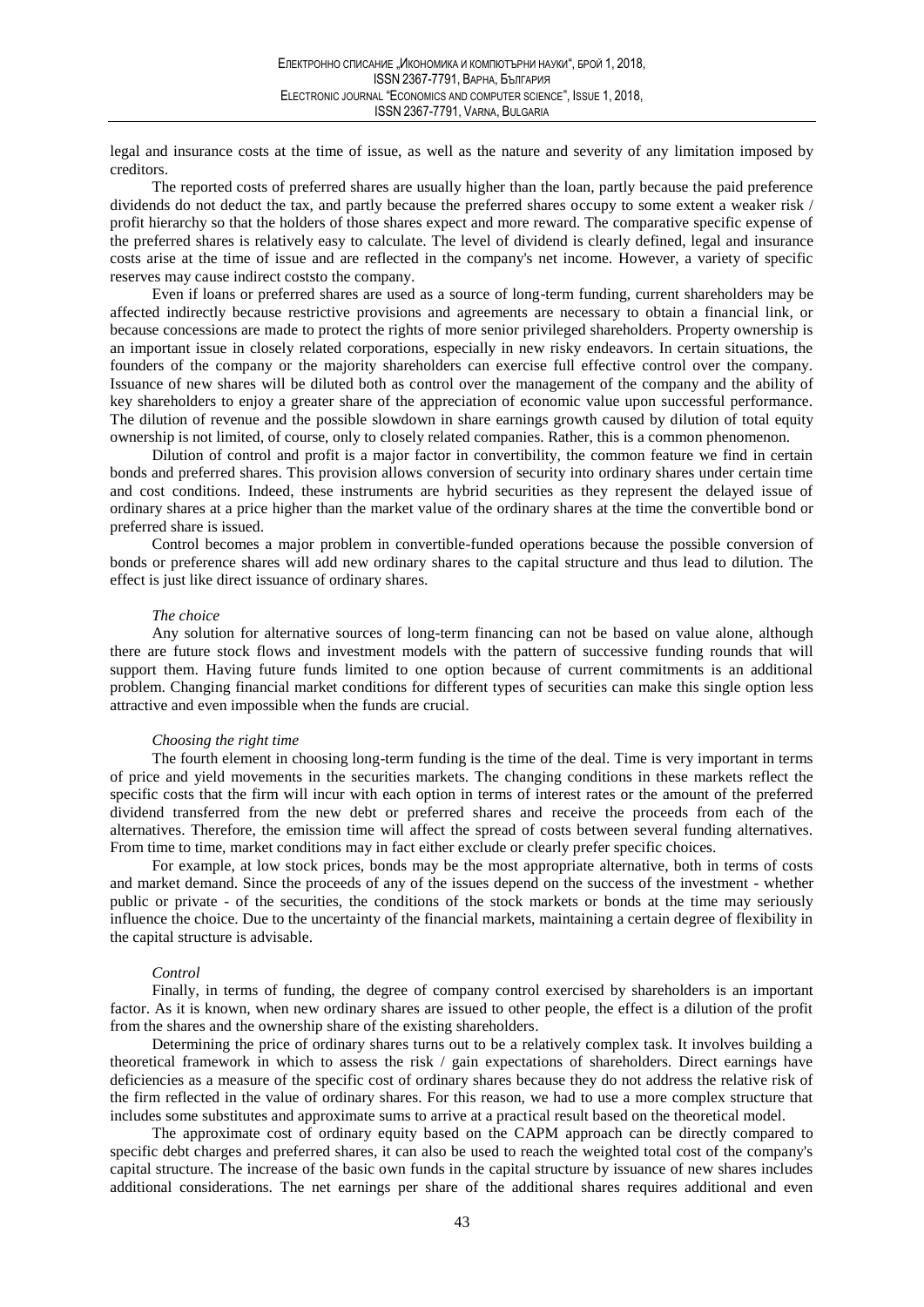increasing dividends for payment and also changes the proportions of the capital structure.

### Exposure to risk

Using volatility in earnings as a working definition of risk, we find that the risk of the company is affected by the specific spending pledges - such as interest on loans or dividends on preferred shares - that every funding source is connected. These engagements bring the leverage's financial effect into company revenue productivity or raise any financial leverage that already exists. The use of tools related to long-term financial costs will widen the revenue flow as a change in economic and operating conditions.

Being responsible for providing holders of ordinary shares increasing economic value, management must devote a lot of time and effort in determining the appropriate mix of debt capital and equity capital structure of their company. This balance includes the provision of a loan with relatively low costs increase the return to shareholders, but not too many loans that threaten the generation of value to shareholders during periods with low incomes.

The main risk, of course, is that the company may not be able to meet its debt repayment obligations. The portion of the debt in the capital structure as well as the portion of the preferred shares reflects the degree of risk of partial or total default. The analysis of risk exposure is based on the creation of a historical model of profitability variability and cash flows that are expected to be future. Account must be taken of the extent to which the company's strategy changes. Any change in the exposure of the business cycle displaces the competitive pressure and the potential inefficiency in operation.

Obviously, the company's specific risk (profitability variability) and the ability of the company to service its debt burden are closely related to the business or business specifics of the company. Moreover, they are affected by general economic conditions - in addition to the ability of management to generate satisfactory operational performance. Therefore, the degree of financial leverage would be advisable and reasonable to differ significantly across industries and services, and will also depend on the relative competitive position and maturity of the firm. A business that has just started business leads to a completely different exposure to the lender than a proven industry leader.

## Flexibility

The third area to be taken into account is the flexibility defined as the scope of other future funding opportunities as soon as a specific alternative is chosen. When any increase in funding is completed, the choices between future alternatives should be more limited in the next round. For example, if long-term debt securities are selected as a source of funding, restrictive clauses, asset weights and other constraints that impose minimum financial ratios, the company may only use ordinary shares as a future source of capital for a known time.

Flexibility essentially involves planning for the future. Strategic planning and coinciding corporate financial policies need to be addressed. Potential acquisitions, expansion and diversification are all affected by the degree of flexibility of management in the choice of appropriate funding and the outflow of debt resulting from the debt service commitment. As far as possible, management should combine value planning, which is a very important factor and should be analyzed at an earlier stage in the decision-making process. Unfortunately, there are no precise and clear rules that make it clear and clear how to make the final decision, as the choice is not so dependent on the circumstances prevailing in the company and in the securities markets at the time. The best approach is to look carefully at the five elements we examined and explore the pros and cons of each of them in terms of their contribution to the solution. Needless to say, the effect of each source of funding on the company's future results is very important. In the next section we will explore the methods for calculating this effect.

## **Calculation techniques**

To get a clearer picture, we will use the main accounts of a hypothetical company - ABC. The company is drawing on alternative ways to raise \$ 10 million to support the introduction of a new product. After analyzing the current performance of the corporation, we will consistently look at the impact of productivity caused by the introduction of long-term debt, preferred shares and total capital in equal installments of \$10 million each.

Table 1.

| Assets             |      |                                 | Liabilities and net worth |  |  |
|--------------------|------|---------------------------------|---------------------------|--|--|
| Current assets     | 5\$  | Current liabilities             |                           |  |  |
| Fixed assets (net) | 29\$ | Common stock                    | 10\$                      |  |  |
| Other assets       |      | Retainet earnings               | 28\$                      |  |  |
| Total assets       | 45\$ | Total liabilities and net worth | 45\$                      |  |  |

 $ABC$  Accounting Delence  $(\mathbb{C}^n)^{1/2}$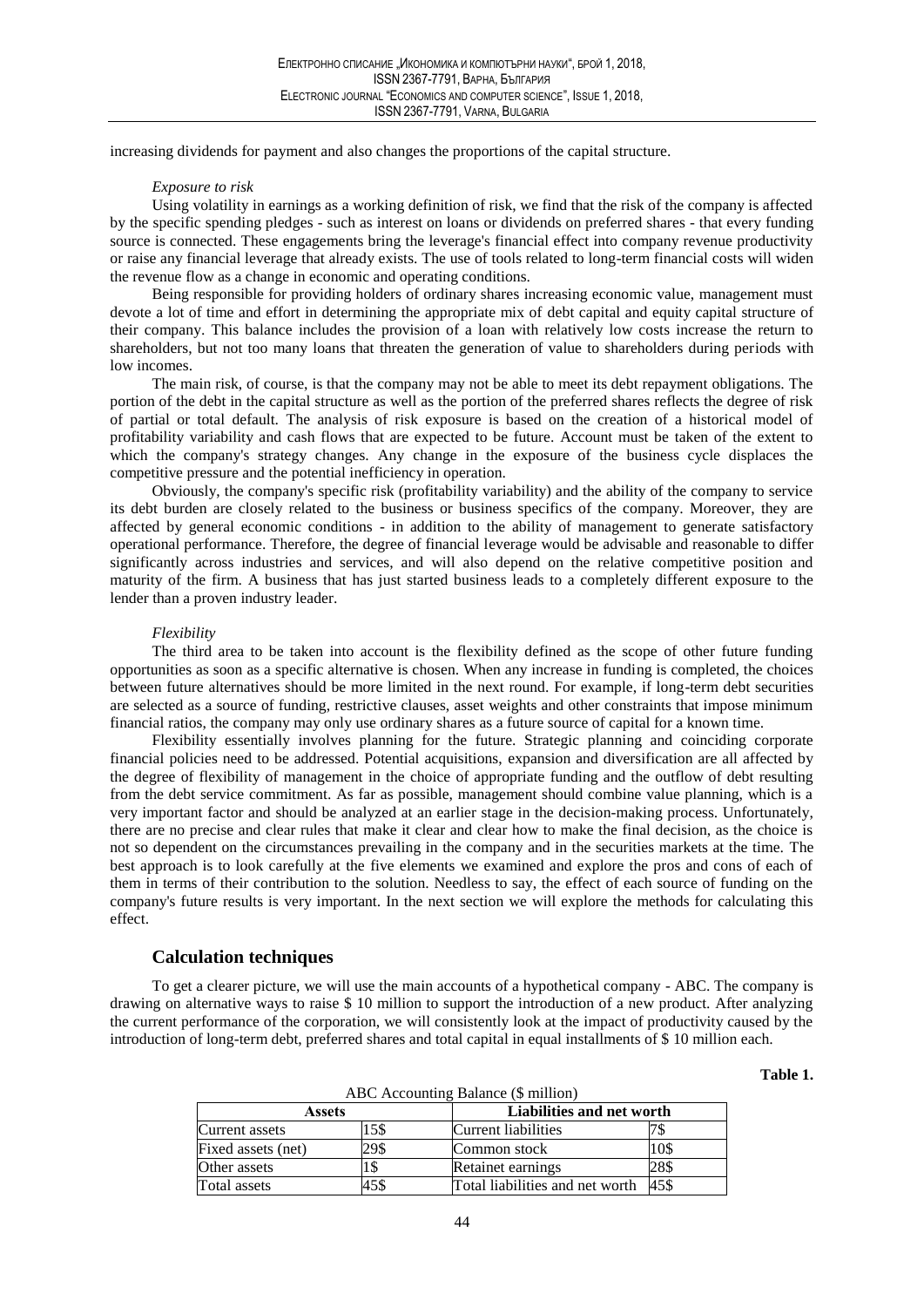ABC abbreviated balance is shown in Table 1. At present, the company has 1 million ordinary shares issued with a face value of \$10 per share. From the company's operating report, we learned that ABC has earned \$9 million before taxes on sales worth \$115 million over the past year. Income taxes are paid at \$3.06 million and the effective rate is 34%.

### Current performance

We will start by evaluating ABC current performance by calculating the net EPS per share of ordinary shares. We will use this format to calculate EPS and related measures. This type of step-by-step approach analyzes the impact on the income of each type of long-term capital. First of all, we declare profit before interest and taxes (EBIT). From this table you have to deduct different fees for the various long-term financing instruments. The first of these is accrued interest on a long-term loan. Short-term interest rates can usually be disregarded (unless there are significant amounts) because we assume that because of the temporary nature of short-term liabilities arising from current operations, the related interest charges have been correctly deducted from earnings prior to EBIT calculation.

## Table 2

| ABC earnings per share - calculation (\$, thousands, excluding share amount) |  |  |  |  |
|------------------------------------------------------------------------------|--|--|--|--|
|------------------------------------------------------------------------------|--|--|--|--|

| Earnings before interest and taxes (EBIT) | 9,000 |
|-------------------------------------------|-------|
| Less: Interest charges on long-term debt  | $-0-$ |
| Earnings before income taxes              | 9,000 |
| Less: Federal income taxes at 34%         | 3,060 |
| Earnings after income taxes               | 5,940 |
| Less: Privileged dividends                | $-0-$ |
| Earnings available for common stock       | 5,940 |

Estimates of earnings per share are shown in Table 2. Provisions are made for both long-term interest and preferred dividends. No amounts have yet been shown for them, as our hypothetical firm at this point has neither long-term debt not preferred shares. The result of the earnings calculation is available for ordinary shares at \$ 5.94 per share. Of this amount, \$2.5 is deducted as it represents a cash dividend voted by the board of directors. We assume that this dividend payout (between 40% and 50% of earnings) is maintained for many years. We also assume that revenue steadily increases by about 4% on average over the last decade.

Shares are widespread and are being traded and the market price is currently around \$38 to \$47, which means it is traded for about seven to eight times revenue. The latest security analyst report estimates  $b = 0.9$  and the risk-free rate of return is estimated at 6.5% and the average expected return is  $S \& P 500$  and is expected to be 14.0%.

### Table 3.

| Long-term habilities in the capital structure |           |  |  |  |
|-----------------------------------------------|-----------|--|--|--|
| Common shares outstanding (number)            | 1 million |  |  |  |
| Earnings per share (EPS)                      | 5.94      |  |  |  |
| Less: Common dividend per share               | 2.50      |  |  |  |
| Retained earnings per share                   | 3.44      |  |  |  |
| Retained earnings in total                    |           |  |  |  |

I ang tarm lighilities in the conital structure

When the liability arises in that structure, the financial position and productivity of ABC profits are significantly affected. In order to raise the \$10 million needed to finance the new product, management has found that one of the alternatives is to issue bonds. The bonds are not backed by any specific assets of the company; instead they are issued to cover the company's total credit rating. These bonds, at current market conditions, bear an interest rate of 11.5%, which becomes due 20 years from the date of issue, resulting in a provision for a repayment fund of \$400,000 per year starting in the fifth year. The remaining balance at the end of 20 years will be refunded as a payment of  $$4$  million. The company expects to collect the full  $$10$  million of bond issues after all the insurance costs and as a result will receive the face value. Once the new product has been successfully funded, the company assumes that revenue will grow by at least \$2.0 million before tax. A small risk of obsolescence of products or major competitive attacks is expected by the management for the next 5 to 10 years because the company has developed a unique process protected by careful patent coverage.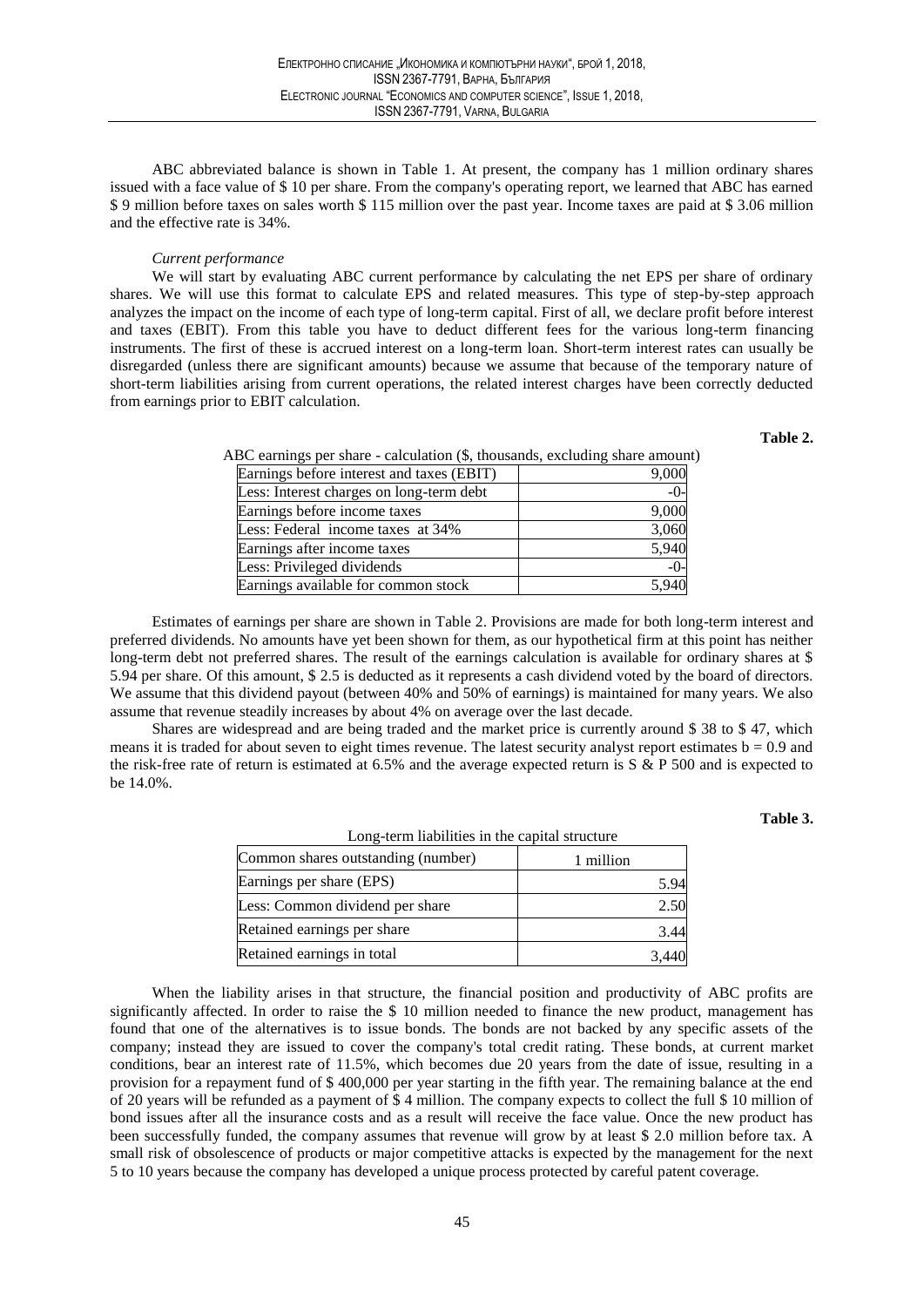We can now track the impact of the long-term loan on the company's performance, respecting both the change in earnings and dividends and the specific value of the newly created debt. We will analyze two opposite situations, (1) the immediate impact of \$ 10 million of debt without compensation from the new product, and (2) the improved conditions expected after the investment has begun to function and the new product has begun generating revenue probably after one year).

## Table 4.

ABC earnings per share - calculation with new bond issue (\$, thousands, excluding share amount)

|                                           | <b>Before the newl</b><br>product | With new<br>product |
|-------------------------------------------|-----------------------------------|---------------------|
| Earnings before interest and taxes (EBIT) | 9000                              | 11000               |
| Less: Interest charges on long-term debt  | 1150                              | 1150                |
| Earnings before income taxes              | 7850                              | 9850                |
| Less: Federal income taxes at 34%         | 2669                              | 3349                |
| Earnings after income taxes               | 5181                              | 6501                |
| Less: Privileged dividends                | $-0-$                             | $-0-$               |
| Earnings available for common stock       | 5181                              | 6501                |
| Common shares outstanding (number)        | 1 million                         | 1 million           |
| Earnings per share (EPS)                  | 5.18                              | 6.50                |
| Less: Common dividend per share           | 2.50                              | 2.50                |
| Retained earnings per share               | 2.68                              | 4.00                |
| Retained earnings in total                | 2681                              | 4001                |
| Original EPS (Table 2)                    | 5.94                              | 5.94                |
| Change in EPS                             | $-0.76$                           | $+0.56$             |
| Percent change in EPS                     | $-12.8%$                          | $+9.4%$             |

The result of two calculations is shown in Table 3. The immediate effect of the addition of the debt is the decrease in revenue available for ordinary shares. This is due to a set interest rate of 11.5% to \$10 million on bonds or \$ 1150,000 before taxes. Profit after interest and taxes falls to \$ 759,000 compared to the initial conditions in Table 2. This decrease represents post-tax interest costs for the bonds or \$ 1 150,000 times (1 -0.34). As a result, earnings per share are reduced to \$ 5.18, falling by 76 cents, or a 12.8% dilution from the previous level. This change is purely due to the increased interest costs, which, based on one share of the same 76 cents, is the post-tax rate of \$759,000 divided into 1 million shares.

Assuming that the effective tax rate is 34% in our case, the ABC debt should be 7.59%. Specific annual debt expenditures were found by referring the reported annual costs to the actual receipts received. If this revenue differs from the nominal value of the debt instrument, the specific annual debt price will of course be higher or lower than the specified rate. In the case of ABC, we have assumed that net cash flows are practically nominal and therefore the specific value of a new loan for ABC is also 7.59%, a table that will be compared to the specific value of the other alternatives for raising capital . As for the second column of Table 3, we find that the alleged successful introduction of the new product will compensate ABC for the impact on earnings on interest payments on bonds. In other words, the investment project has earned more than the specific value of the loan drawn to fund it. Revenue increased to \$6,501,000 after tax, net increase of \$561,000 compared to initial \$ 5,940,000 in Table 2. As a result, net profit per share increased by 56 cents over the initial \$5.94, an increase of almost 10%.

The total value for post-tax borrowers is 759,000, and the new investment is expected to raise earnings from ordinary shares. Additional revenue of \$ 1,320,000 (\$ 2,000,000 pre-tax revenue, less tax at 34%) significantly exceeds service costs of \$759,000. Consequently, the investment - if ABC assumptions of revenue prove realistic - it means that it has made it possible to increase the economic value. In the end, the financial leverage introduced with the debt alternative is positive. Still, a few questions can be asked. For example, suppose the investment has earned only \$759,000 after taxes, just to cover debt costs and maintain the position of shareholders, just as before in terms of net earnings per share. Would the investment be justified? Does this mean that the investment is made without cost to the shareholders?

At first glance, we can believe in this, but a number of issues need to be addressed here. First of all, there is no mention of the liabilities to the depreciation fund that will last for five years in this way, and that they represent cash costs of \$400,000 per year. Such principal payments are not deducted from taxes and must be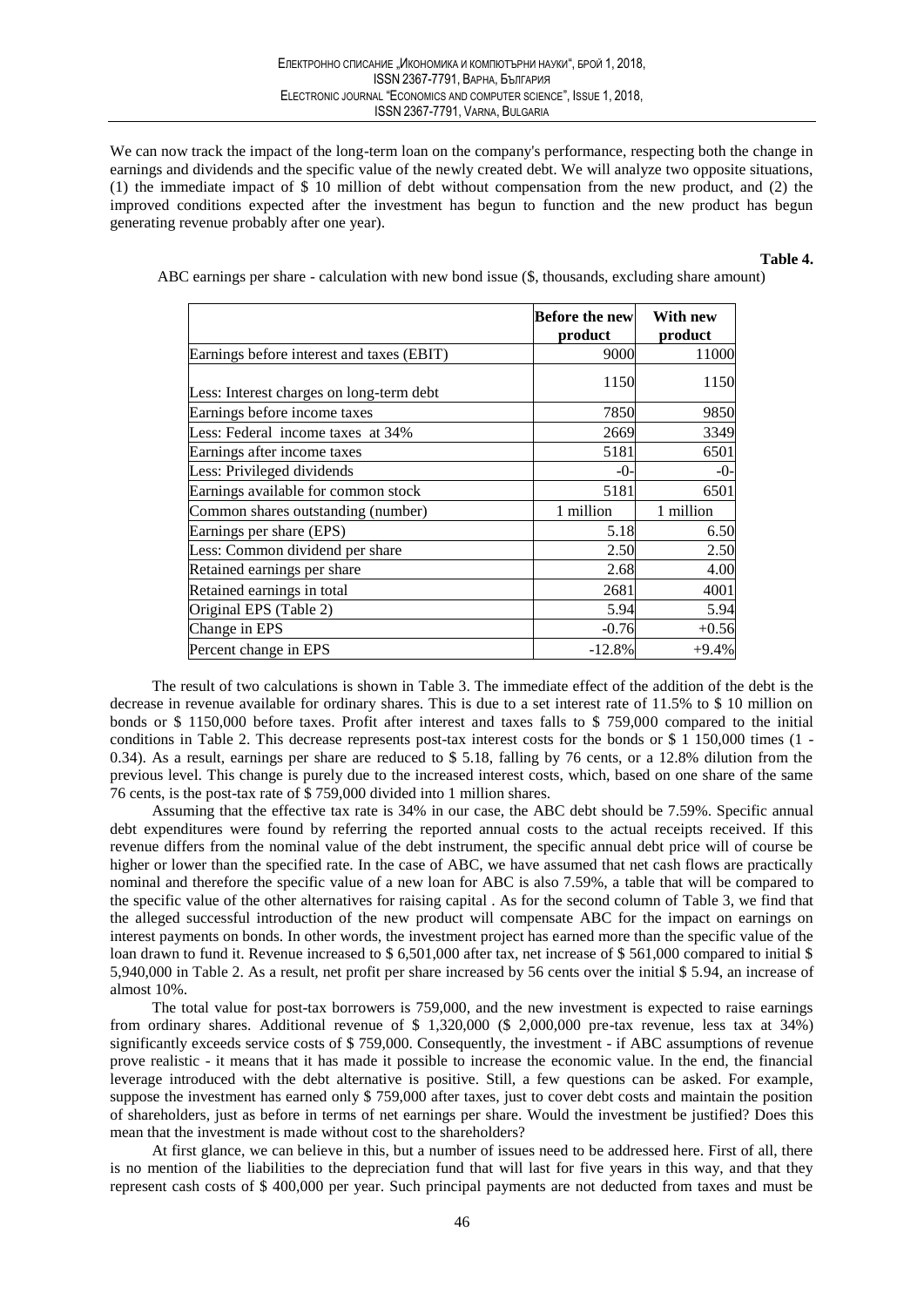paid out of post-tax cash flows generated by the company. In this way, debt servicing (coverage of the burden) will require 40 cents per share, which exceeds the cost of the interest rate of 76 cents per share, making a total of \$1.16 per share, \$400,000 will no longer be available for dividends or other corporate purposes because it is already a commitment to repay the principal. Assuming that the return on the investment is exactly equal to the debt interest expense, how would the company repay the principal?

There is an obvious delusion in this line of thought. This is due to the use of accounting revenue to represent the benefits of the project and to compare it with the after tax cost of the borrowed capital used to finance it. This is not a proper economic comparison. Only a time-adjusted cash flow analysis can determine the economic costs / benefits of the exchange. We could say that the project is just about getting the specific value of the debt-related capital only if the net present value of the project was exactly zero when we reduced the additional annual cash flow to 7.59%.

This result would then represent an internal rate of return of 7.59%, the level of economic performance that would hardly be acceptable for management. But even under this condition, project cash flows (as opposed to accounting profit in the activity report) should be higher than \$759,000, since only the interest on the bonds should be paid out of tax revenue. This must be because, within the present value of the investment analysis, the additional cash flows associated with the project must be sufficient not only to ensure a certain return but also to depreciate the investment itself.

Let's now go back to the purpose of the framework we use here. The purpose of the analysis is not to judge, the attractiveness of the investment - we assume that this has already been adequately done by the management. Instead, we are only interested in what alternative form of financing is best for the company under the circumstances. In this context, the impact of each of the alternatives on the company's profit is only one aspect of the decision on new financing.

In the case of a loan that is an alternative, under normal conditions, at the lowest price, the effect of financial leverage is expected in favor of the shareholder. When a project is selected, it has to meet a Standard Return based on approximately the cost of capital - a return that far exceeds the cost of borrowed capital.

The introduction of debt immediately trivializes the profit of the share, but this is followed by a jump in earnings per share, as described, the project's accounting revenue exceeds the interest rate reflected in the company's income statement. The company must be able to make future payments on the amortization fund in terms of monetary planning because, starting in the fifth year, 40 cents per share of the company's cash flows will be disbursed on an annual basis to repay the principal.

In principle, it is useful to look at the consequences of these facts under different conditions, ie. the risk of revenue fluctuations, both in the core business and in the contribution of the single profits of the new product, which is considered to be successful at all times. But we will consider these changes later.

## Preferred Shares and Capital Structure

ABC may also meet its long-term financial needs with the alternative issue of \$10 million preferred shares, at a price of  $$100$  per share, which holds a constant dividend rate of 12.5%. For simplicity, we will assume again that the net revenue of the company will be equal to the nominal price of \$100, after the legal and insurance costs incurred. Table 4 analyzes the conditions before and after the introduction of the new product design.

# Table 5.

|                                           | Before the new product   With new product |           |
|-------------------------------------------|-------------------------------------------|-----------|
| Earnings before interest and taxes (EBIT) | 9000                                      | 11000     |
| Less: Interest charges on long-term debt  | $-0-$                                     | -0-       |
| Earnings before income taxes              | 9000                                      | 11000     |
| Less: Federal income taxes at 34%         | 3060                                      | 3740      |
| Earnings after income taxes               | 5940                                      | 7260      |
| Less: Privileged dividends                | 1250                                      | 1250      |
| Earnings available for common stock       | 4690                                      | 6010      |
| Common shares outstanding (number)        | 1 million                                 | 1 million |
| Earnings per share (EPS)                  | 4.69                                      | 6.01      |
| Less: Common dividend per share           | 2.50                                      | 2.50      |
| Retained earnings per share               | 2. T <sub>9</sub>                         | 3.51      |
| Retained earnings in total                | 2190                                      | 3510      |
| Original EPS (Table 2)                    | 5.94                                      | 5.94      |
| Change in EPS                             | $-1.25$                                   | $+0.07$   |
| Percent change in EPS                     | $-21.0\%$                                 | $+1.2%$   |

 $\overline{A}$  $int)$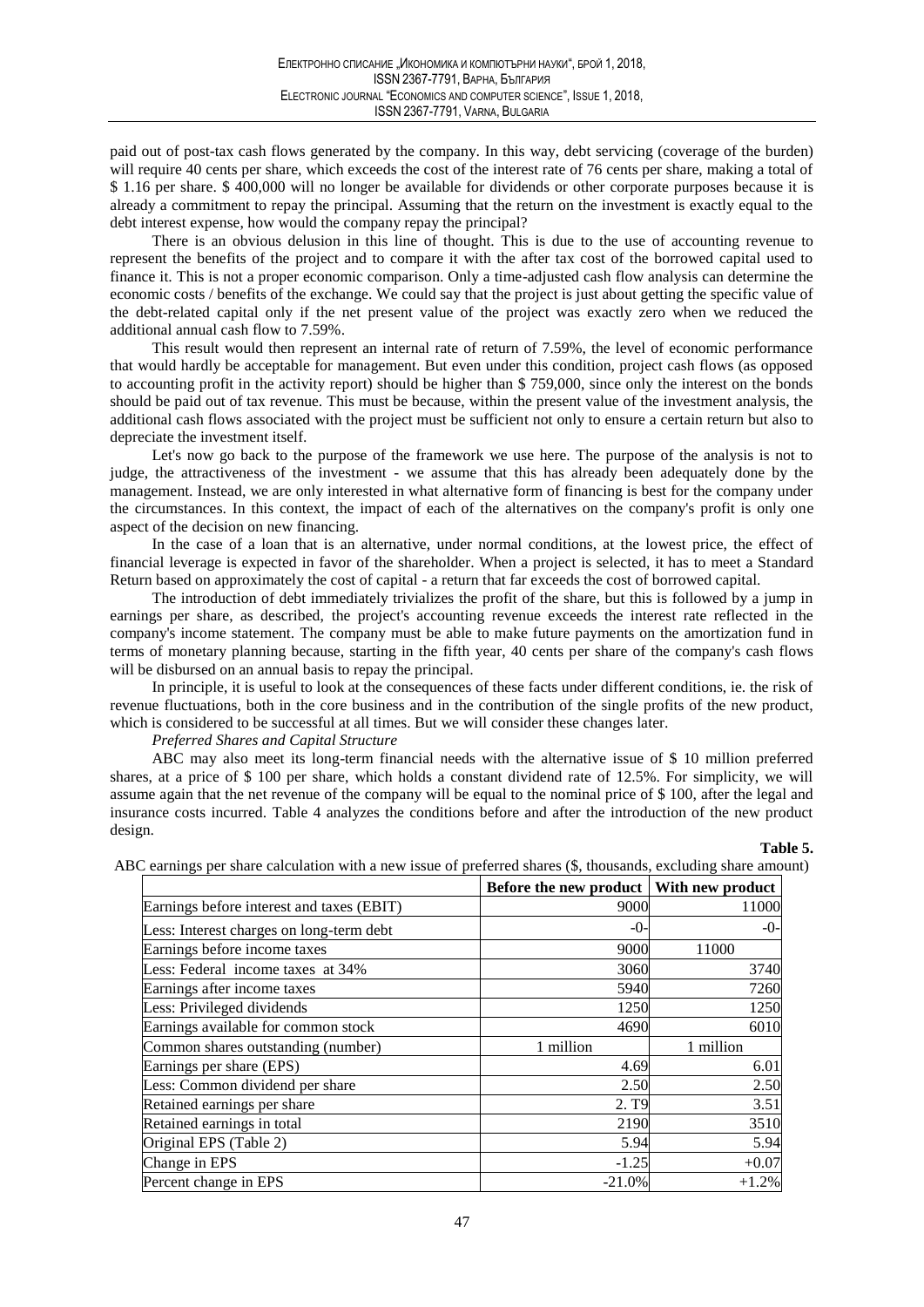This time, there is a stronger initial drop in profits from available ordinary shares, due to the impact of preferred dividends of \$1.25 million a year. Not only fixed costs (as well as the specific cost, given that net returns are at par value) of the preferred shares are higher than a full percentage of the 11.5% of the declared bonds, but also the dividend payments preference shares are not deducted from taxes under current law. In fact, we are dealing with an alternative that costs, under comparable conditions, 12.5% after tax, compared to bonds that are 7.59% after taxes.

Therefore, the immediate dilution of preferential emission earnings is  $$1.25$  per share or 21% compared to the original state. Over time, as revenue from the new product has been achieved, it is possible to see a possible increase in net profit per share of only 7 cents, a slight improvement of 1.2%. The \$1.25 million annual post-tax debt obligation leaves little room for any net profit in the income statement generated by the investment - which we know is estimated to be \$ 2.0 million before tax and \$ 1320,000 after tax.

In this situation, under the assumed conditions, we allow for a very limited financial leverage. Only slightly more than 1% growth in earnings per share has been achieved since the beginning of the year, as fixed financial costs after tax have almost doubled compared to the bond alternative. Earnings per share will be unchanged if the product is realized at a minimum profit that represents the preferential dividend price before  $\mathbf{tax}$ 

$$
\frac{\$ 1\,25000}{(1-.34)} = \$ 1\,894\,000
$$

At this point, the increased revenue from the new product will only compensate for the increased financing costs - a break-even situation. Bearing in mind that the requirement for a significant profit of nearly \$ 1.9 million is two-thirds more than \$1,100,000 before interest-rate taxes on the bond alternative.

### Ordinary shares and capital structure

When ABC considers the new issue of ordinary shares as the third option to raise the \$10 million needed, the impact on their earnings is even worse. Suppose ABC will issue 275,000 new shares at a net price of \$36.36 after legal and insurance costs. Such a reduction of the current market price, which is \$40, must ensure successful emissions trading. The number of shares traded in this way will increase by 27.5% for the current 1 million shares.

### Table 6.

|                                                | <b>Before</b> | <b>After</b> |
|------------------------------------------------|---------------|--------------|
| Earnings before interest and taxes (EBIT)      | 9000          | 11000        |
| Less: Interest charges on long-term debt       | $-0-$         | $-0-$        |
| Earnings before income taxes                   | 9000          | 11000        |
| Less: Federal income taxes at 34%              | 3060          | 3740         |
| Earnings after income taxes                    | 5940          | 7260         |
| Less: Privileged dividends                     | $-0-$         | $-0-$        |
| Earnings available for common stock            | 5940          | 7260         |
| Common shares outstanding (number) in millions | 1.275         | 1.275        |
| Earnings per share (EPS)                       | 4.69          | 5,69         |
| Less: Common dividend per share                | 2.50          | 2.50         |
| Retained earnings per share                    | 2.19          | 3.19         |
| Retained earnings in total                     | 2752          | 4072         |
| Original EPS (Figur 2)                         | 5.94          | 5.94         |
| Change in EPS                                  | $-1.28$       | $-0.25$      |
| Percent change in EPS                          | $-21.5%$      | $-4.2%$      |

ABC earnings per share with new common stock issue (\$, thousands, except per share figures)

Table 5 shows the impact on revenue in the same way it shows it for the other two alternatives.

We see that immediate dilution is  $$1.28$  per share, which is a drop of 21.5%, which in turn has the strongest impact from the three analyzed alternatives. Ordinary shares in terms of this comparison are the most expensive form of capital - even if only because they lead to immediate dilution of the current shareholders' profits. In addition, there will be an annual cash outflow of at least \$ 687,500 of post-tax revenue generated by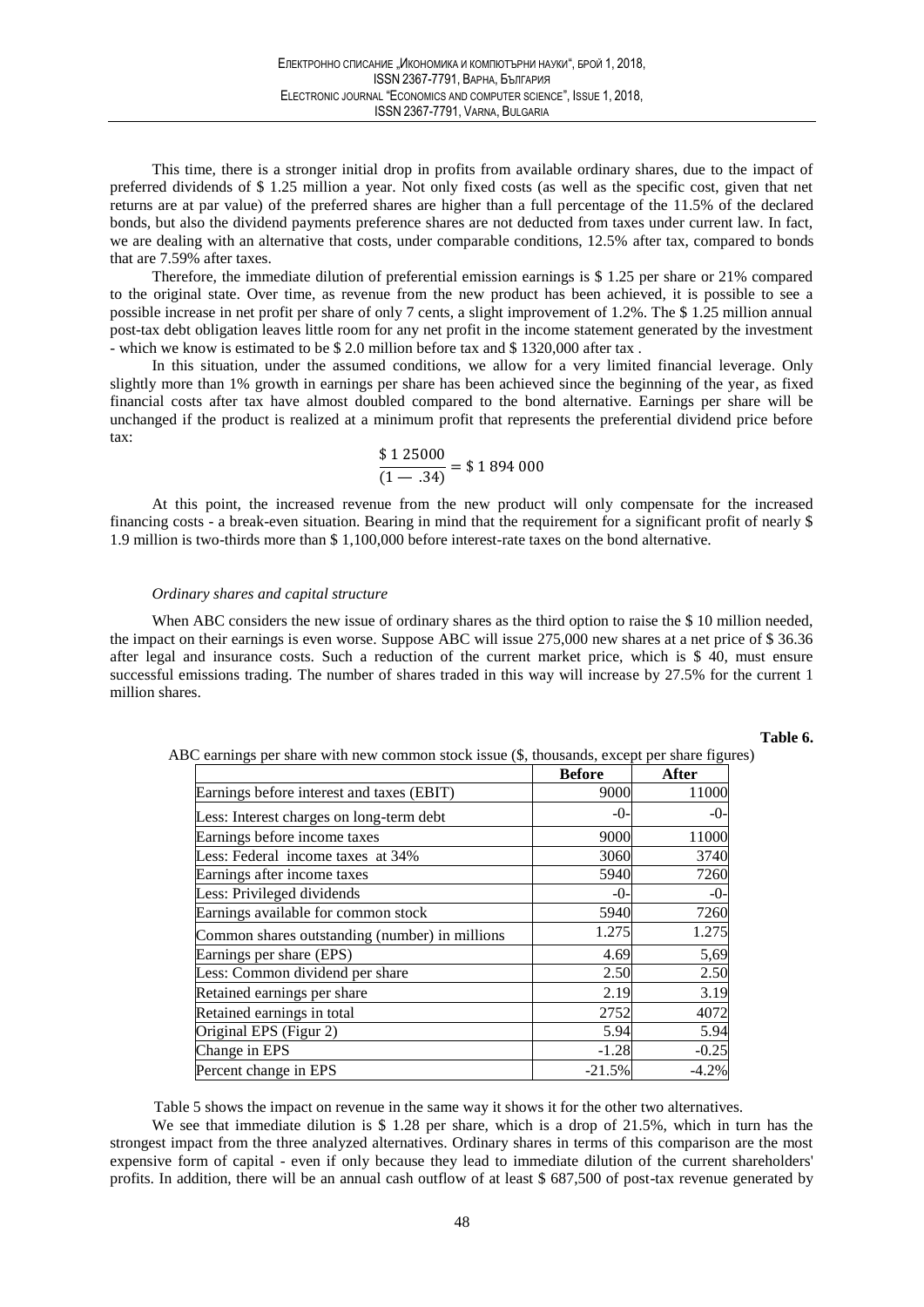215,000 new shares if the current \$2.50 annual dividend associated with ordinary shares is maintained.

In addition, we can predict that this money drain can grow at a rate of growth of 4% per year. This assumption will be made if directors continue with their policy of declaring regular cash dividends with a constant rate of disbursement from future earnings, which in turn continued to grow.

So far, pretax revenue is required to cover the dividend of  $$2.50$  per share

 $$2.50x275000$  shares = \$687 500 (after taxes)

 $\frac{$687500}{$(1-.34)} = $1\ 042\ 000 \text{ (before taxes)}$ 

We can directly compare these earnings requirements of about \$1.0 million with the \$1,350 billion bond requirements and the \$1,894 million preferred stock requirements. Both in terms of earnings and money planning, these amounts are very significant.

The effect of immediate income dilution is only part of the remuneration. There will also be a secondary effect of continuing dilution because, unlike the other two types of capital, newly created ordinary shares represent a current requirement for corporate profits to be on a par with those of existing shares. In this way, with our experience so far, the growth rates of earnings per share will slow down and in the future most of the shares will be outstanding - unless the income derived from the investment is at a better level of the potential growth of the existing profit rate. Turning to the second column of table 5 it is clear that, despite the extra revenue from the new product, net dividend dilution of 25 cents (4.2%) will actually continue. The contribution of the new product to the reported earnings is not sufficient to meet the demands of the new shareholders and maintain the level of the old value of the share. The impact on the incomes of an alternative to ordinary shares is greater than the revenue generated by borrowed capital.

So far, we have looked at the impact of ordinary shares on income financing. In order to find roughly the approximate sum of the specific value of the alternative, we can establish as a minimum condition the maintenance of the level of the old earnings per share. The current EPS, which is \$5.94 (Table 2) and \$36.36 in revenue, results in a price of about 16%.

 $\frac{$5.94}{$36.36}$  = 16.34% (after taxes)

We know that the revenue approach to measuring the price of ordinary shares is, for many reasons, quite limited, even if it is assumed in the formula for the expected revenue growth. If we use the dividend approach to find the specific price of an ordinary share, we must match the current dividend per share to the net result and add the future dividend growth. We know that the company has an approximately constant revenue growth of 4% a year and we assume that with a constant payout rate, the ordinary dividend will continue to grow at the same rate. The result is about 11%:

$$
\frac{$2.50}{$36.36} + 4.0 = 10,9\%
$$

We will use the data from a while ago to test the specific cost of capital from ABC's ordinary shares with the CAPM approach.

The value of the ordinary shares, Ke, is approximately 13.25% when placed in a CAPM formula without risky return, Rf is 6.5%,  $\beta$  is 0.9%, the expected average return Rm represented by the S & P 500 is approximately 14%:

 $Ke = Rf + \beta(Rm - Rf) = 6.5 + 0.9(14.0 - 6.5) = 13.25\%$ 

This result is one of the most reliable for judging the specific price of ordinary shares. It can be compared with the specific value of the bonds  $(7.56\%)$  and the specific value of the preferred shares  $(12.5\%)$ .

Obviously, the alternative to ordinary shares is the most expensive source of funding, and just as we have already found that the dilution effect is very serious. In addition, the cash flow requirements for paying the current dividend of \$ 2.50 per share, plus any possible future increases in the total dividend, should be planned. Because it is difficult to maintain all these quantitative aspects visible in our debates, let's now turn to graphical representation of the various incomes and dilutions to compare the relative state of the three alternatives.

## Ebit break-even chart

We have affected several times the changes in companies' profits and the different influence of the three major financial alternatives under changing conditions. The static form of analysis we have used so far does not allow us to readily explore the range of opportunities such as profit change or to visualize the sensitivity of alternative sources of funding related to these changes. It would be difficult to calculate earnings per share and other data for a large part of the different profit levels. Instead, we can use the linear relationships that exist between the quantified factors analyzed.

The graphical approach break-even "analysis can be used to compare alternative sources of funding. This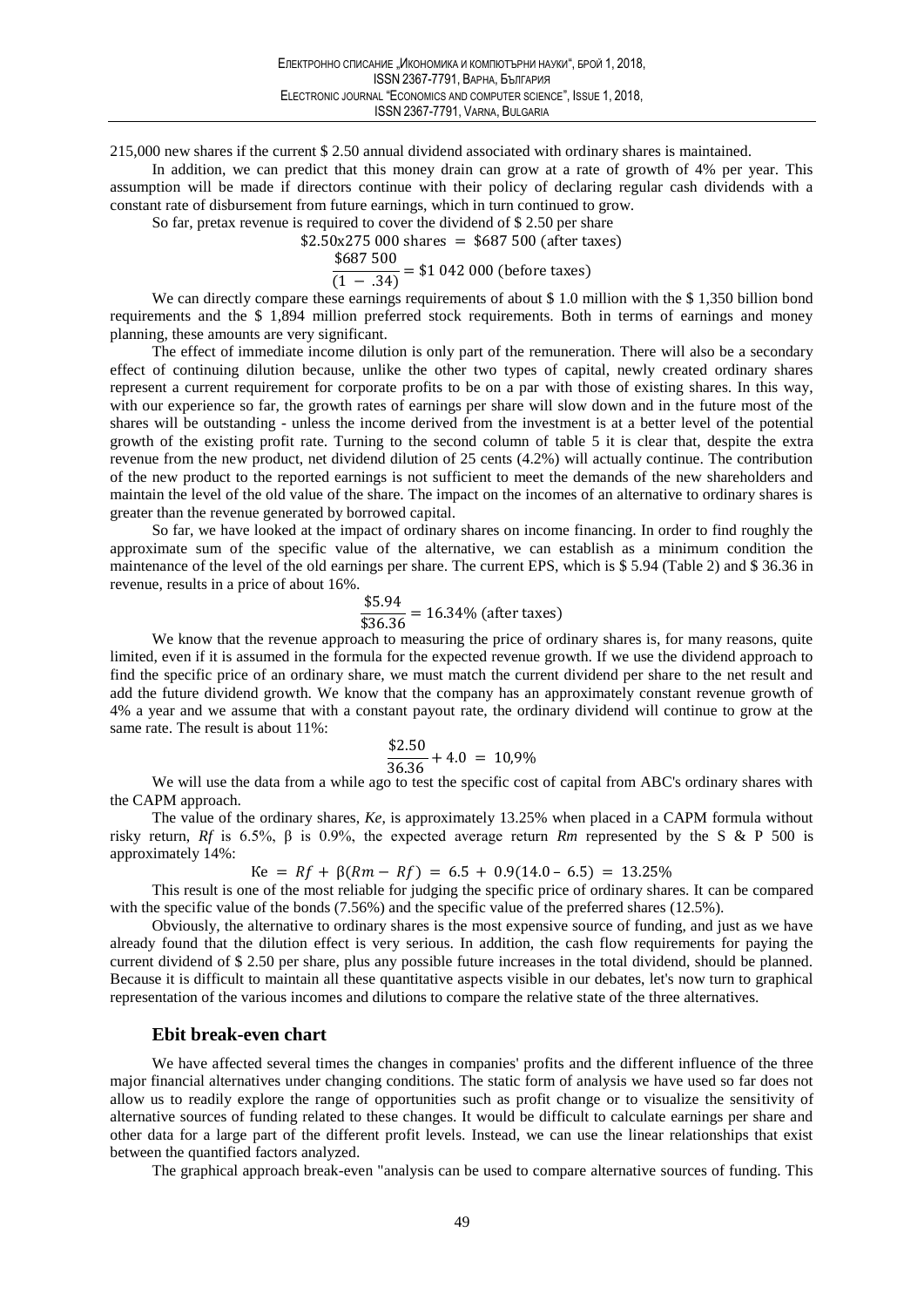part will show you how such a model that corresponds to fluctuations in EBIT (earnings before interest and taxes) and to have resulted in levels of EPS (earnings per share), can be used to illustrate the most important for us and quantitative aspects relative attractiveness of possible options. As we will see, "break-even" model allows us to easily expose a variety of analytical tests.

To begin with, we have summarized the ABC data in Table 6. Variations of this data can be plotted in a simple "break-even" graphic that shows EPS of the vertical axis and EBIT of the horizontal axis. This EBIT graph allows us to draw straight lines for all EPS alternatives under the influence of changing conditions and to find BEP ("break even") between them. every straight line with the horizontal axis, which is exactly the point where EPS is 0. These points can easily be found by performing EPS calculations on the back starting with the assumption that  $EPS = 0$  and finding the corresponding EBIT under this condition. Calculation is shown in Table 7 for Initial th position for each of the three alternatives. Calculations of Tables 6 and 7 give us enough points through which to draw a linear function of the EPS and EBIT for a variety of alternatives (Table 8).

We can quickly note that the conclusion about the impact of profits from the alternatives we drew at the two EBIT levels already analyzed, \$9 million and \$11 million, retains the relatively wide variety of profits shown; any shown alternative causes a significant reduction in EPS relative to the original conditions.

|                                       | Oridginal | Debt      | <b>Preferred</b> | <b>Common</b>    |
|---------------------------------------|-----------|-----------|------------------|------------------|
| <b>EBIT</b>                           | \$9,000   | \$11,000  | \$11,000         | \$11,000         |
| Less: interest                        | -0-       | 1,150     | -0-              | -0-              |
| Earnings before taxes                 | 9,000     | 9,850     | 11,000           | 11,000           |
| Less: Taxes at 34%                    | 3,060     | 4349      | 3,740            | 3,740            |
| Earnings after taxes                  | 5,940     | 6,1501    | 7,260            | 7,260            |
| Less: Preferred dividends             | -0-       | $-O1$     | 1,250            | -0-              |
| Earnings available for common stock   | \$5,940   | \$6,501   | \$6,010          | \$7,260          |
| Common shares outstanding<br>(number) | 1 million | 1 million | 1 million        | 1.275<br>million |
| <b>EPS</b>                            | \$5.94    | \$6.50    | \$6.01           | \$5.69           |
| Less: Common dividends                | 2.50      | 2.50      | 2.50             | 2.50             |
| Retained earnings                     | \$3.44    | \$4.00    | \$3.51           | \$3.19           |
| Retained earnings in total            | \$3,440   | \$4,001   | \$3,510          | \$4,072          |
| Oridginal EPS change                  |           | $-12.8%$  | $-21.0%$         | $-21.5%$         |
| Final EPS change                      |           | $+9.4%$   | $+1.2%$          | $-4.2%$          |
| Specific cost                         |           | 7.59%     | 12.5%            | 13.25%           |

Table 7

Table 8.

| ABC Calculations at $EPS = 0$ (\$ thousands, except for figures per share) |  |
|----------------------------------------------------------------------------|--|

|                       | Oridginal | <b>Debt</b> | Preferred | Common        |
|-----------------------|-----------|-------------|-----------|---------------|
| <b>EPS</b>            | -0        | -0-         | $-()$     | $-0-$         |
| Common share          | million   | 1 million   | million   | 1.275 million |
| Earning to common     | $-()$     | $-0-$       | $-()$ -   | $-0-$         |
| Preferred dividends   | -0-       | $-0-$       | \$1,250   | $-0-$         |
| Earnings after taxes  | -0-       | $-()$ -     | 1,250     | $-0-$         |
| Taxes at 34%          | -0-       | $-()$ -     | 644       | $-0-$         |
| Earnings before taxes | -0-       | $-()$       | 1,894     | $-0-$         |
| Interest              | -0-       | \$1,150     | $-()$     | $-0-$         |
| EBIT or EPS=0         | -0-       | \$1,150     | \$1,894   | $-0-$         |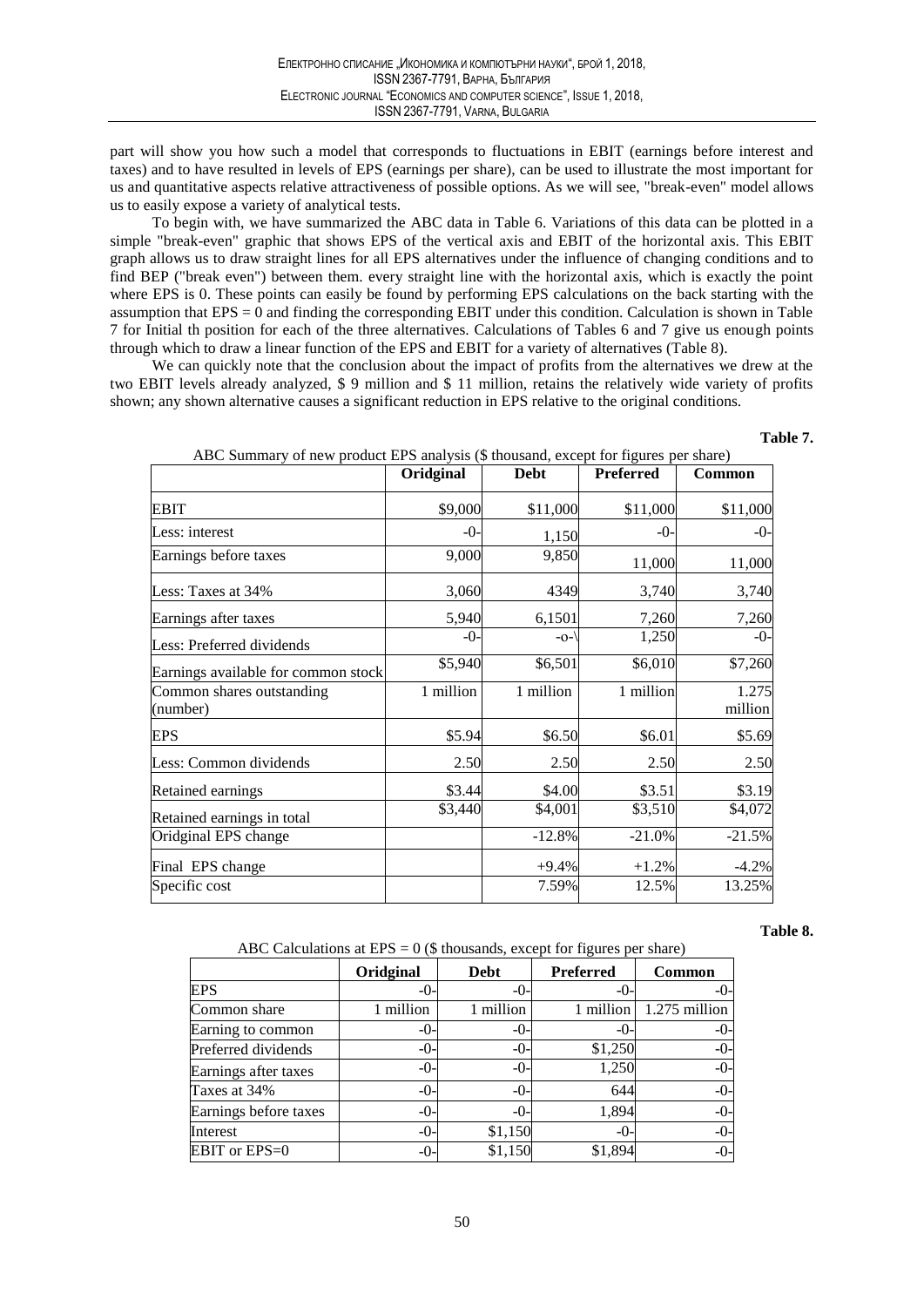With the usual alternatives available, the slope of EPS is different. In fact, the rights of ordinary shares intersect debt and preferential shares. Then the two lines are parallel to each other, but also with EPS in the original condition (it is on the left of them). The smaller slope of ordinary shares rights is easily explained. Introducing new shares in ordinary shares results in a proportional dilution of earnings per share at all levels of EBIT. The consequence is that additional shares cause a slower increase in earnings per share with growth in EBIT.



Figure 1. ABC Range of EBIT and EPS Chart

By contrast, the parallel shift of the debit and preferred shares to the right of the original rights is caused by the introduction of fixed interest or dividend charges, while the number of ordinary shares remains constant at the levels of EBIT surveyed.

The importance of intersections must now become obvious. These are BER where, for certain levels of EBIT, EPS for ordinary alternative shares and one of the other two alternatives are the same. Note that the BEP of ordinary shares with the bonds is at  $$5.3$  million EBIT, while the BEP of ordinary shares with the privileged is at \$8.8 million EBIT.

Under \$5.0 million EBIT, therefore, ordinary alternative shares cause the least EBIT dilution, while more than \$9 million EBIT causes the worst dilution in EPS. We recall that ABC's current EBIT is \$9.0 million and is expected to be at least \$ 11 million after the new product has contributed fully to its planned profits. Both BERs thus lie below the probable future EBIT, making ordinary alternative shares the most expensive in terms of dilution of profits.

Considering that the relative profitability of the three alternatives is different in the variety of EBIT presented, it is not possible to evaluate the three alternatives without defining a "normal" EBIT range for the company's expected performance. If future EBIT provide for fairly good movement within both BEP, ordinary shares appear more attractive than preferred shares in terms of EPS dilution but worse than debt. If EBIT is expected to grow and move relatively to the right of the second BEP, as is almost certainly the case with ABC, the new ordinary shares are not only more attractive in terms of EPS dilution but they will remain so.

Considering all of these basic considerations, of course, there are assumptions about the conditions under which the three forms of private capital would be emitted. If we can expect a significant change in all of these conditions (for example, the bid price of ordinary shares or bonds), a completely new chart needs to be mapped out, or we should at least reflect any possible cost disruption or proportion of alternatives such as change in EBIT levels.

The crossing between the EPS, which represent EBIT crossing points for alternative ordinary shares with the two other options, can easily be calculated. For this purpose, we formulate simple equations for the conditions in which all pairs of lines intersect. EPS are set equal for both alternatives, and the equations are determined for the specific EBIT level for which this condition is valid. To illustrate, let's first establish the following definitions:

 $E = EBIT$  level for each BEP with ordinary alternative shares

- $i =$  Annual bond interest in dollars (before taxes)
- $t = Tax$  rate applicable to the company
- $d =$  Annual preferred dividends in dollars
- $s =$  Number of outstanding common shares

The equation for each of the EPS can be easily found by replacing the known things in the summary: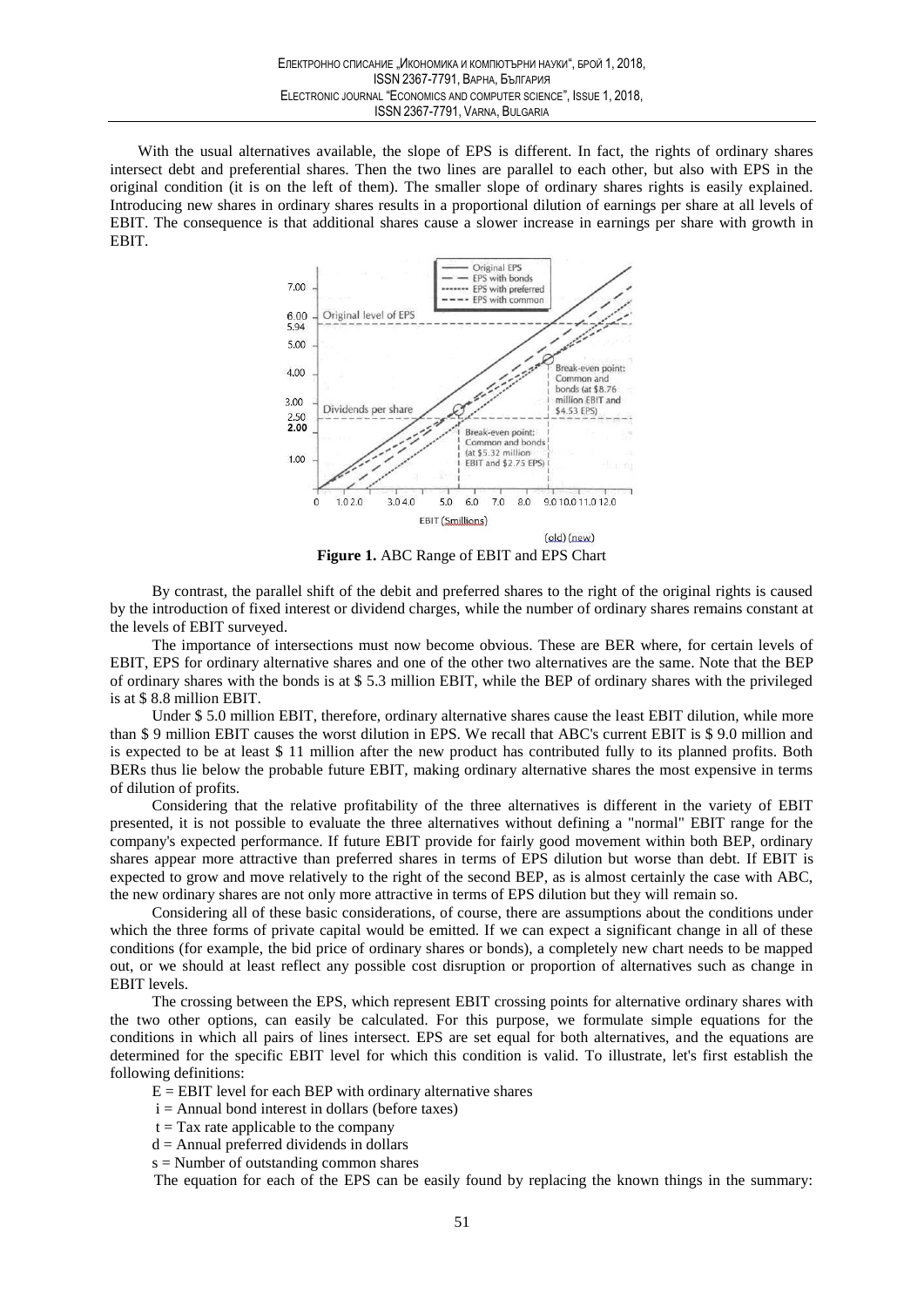$$
EPS = \frac{(E - i)(i - t) - d}{s}
$$

Now we can find the break-even EBIT levels for bonds and ordinary shares in terms of EPS. For this purpose we will fill in the data in both expressions and we will receive:

 $Common$ 

This break-even level of \$5.32 million can be easily checked graphically in Table 8. When the same approach applies to preferred and ordinary alternative shares, the following result arises:

$$
\frac{Perfect}{(E-0).66 - $1,250,000} = \frac{(E-0).66 - 0}{1,275,000}
$$

$$
0.66E - $1,250,000 = \frac{0.66E}{1,275}
$$

$$
0.842E - $1,593,750 = 0.66E
$$

$$
E = $8,756,900
$$

The chart can again be used to confirm a break-even of \$8.76 million.

We can also use the graph to show the impact of any ordinary dividend on the three alternatives. Horizontal rights at \$ 2.50 in the chart represent the current annual total dividend. Where those rights cross the alternative EPS lines, we can read a minimum EBIT corresponding to that dividend. Similarly, the chart may reflect the amortization fund requirements or other regular repayment provisions. In fact, such annual provisions involve some of the future profits for that purpose.

We can improve the effect under these conditions by transferring the

calculations one step ahead. So we will reach the so-called. UEPS (uncommitted earnings per share) for each option after the provisions for all repayments. We can simply deduct the cost per share of such repayments (which require dollar tax) from the corresponding EPS of the alternatives so affected, and redraw the ones on the chart. The result will be a parallel shift to the right of the affected rights from the previous position.

For example, the amortization fund's \$400,000 depreciation requirements per year for bond selection would be 40 cents per share, and the new bond rights would move to the right of that amount over its entire range. Similarly, the crossing at point 0 of EPS, currently \$ 1,150,000 EBIT, would move to the right to zero UEPS at \$1,756,060. This shift reflects the depreciation fund's requirements for \$400,000 per year, which turns out to be somewhat pre-taxed by  $$400,000 + (1-0.34)$  or  $$606,060$ . As it becomes clear in this case, the UEPS dividend rights would move very close to the EPS rights for preferred shares in Table 8. So far, the usefulness of this framework for dynamic analysis of the various financial alternatives has to be obvious. The reader is invited to think carefully about the consequences of the variety of tests that can be applied. For example, we can determine a minimum of EBIT below any alternative that would cover the current total dividend of \$2.5 per share while we accept a variety of different payout ratios of 50% or 40%. This means that with 50% pay, EPS should be \$5.00. Horizontal rights would be drawn at the \$5.00 EPS level, and would represent minimum EBIT for the \$ 2.50 dividend. The analyst should assess the possibility of lowering EBIT to this level and assess whether this would jeopardize the current dividend payment.

Certainly, other tests can also be applied, depending on the company's specific circumstances. This structure can also be used to monetize each of these results by converting corresponding EBIT into an equivalent cash flow from operations. This additional step would require determining the effect of the cash shield on depreciation. Spreadsheet analytics can be used to make the required multiple calculations.

Again, it should be stressed that each specific EBIT schedule is only valid for fixed assumptions about earnings and fixed interest and certain preferential dividends. If there is any reason to believe that any of these key assumptions may change, the positions of the EPS EPS on the graph will need to be adjusted.

Obviously, any change in the relative price in the varied alternatives will also have its effect. If the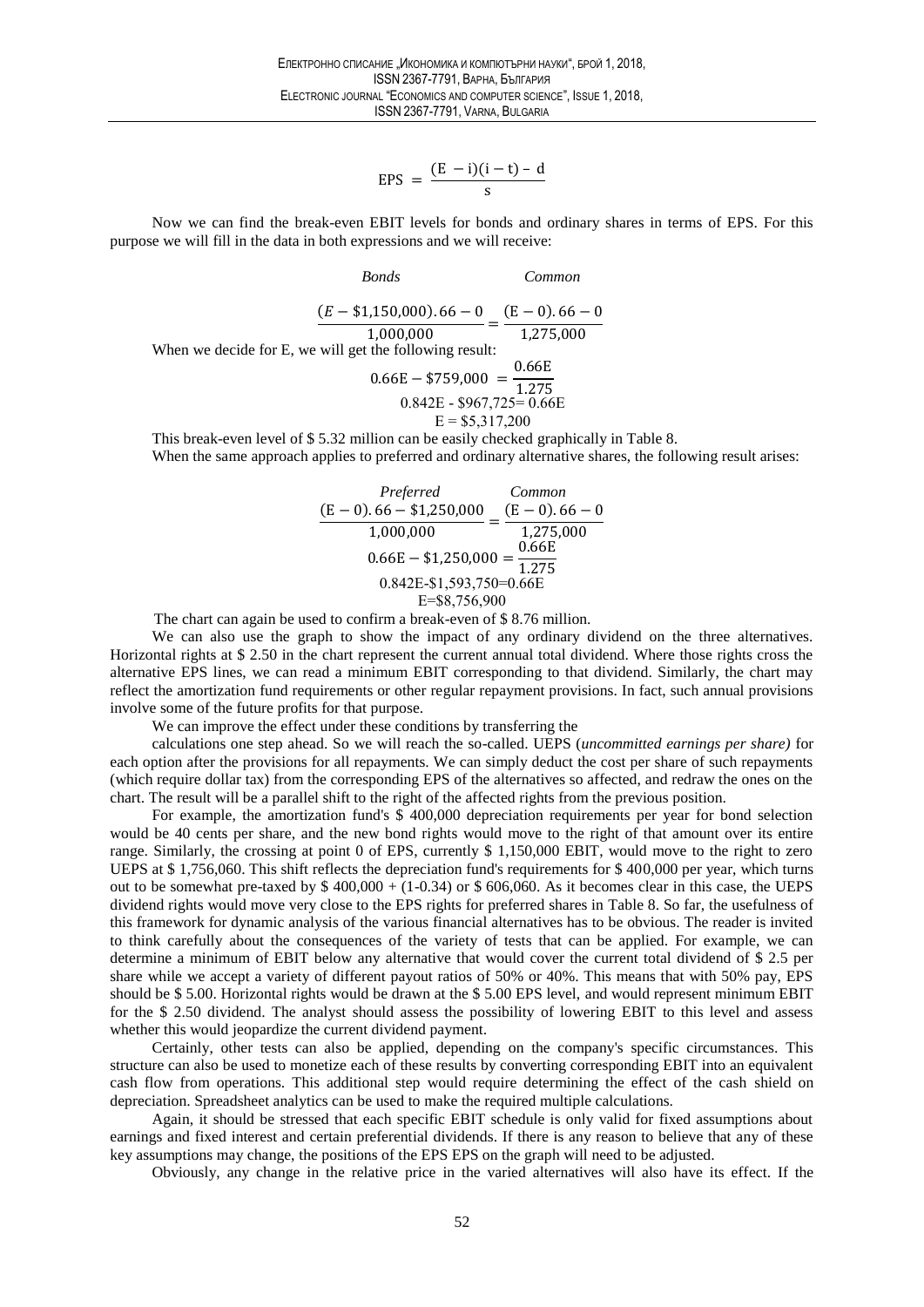distance between the two alternatives increases, for example, the differences in the impact of the profit will expand and the distance between the parallel lines will increase. It simply reflects that the imposition of high fixed bonds suppresses EPS.

The increase in the amount of issued capital also has an effect because the slant of rights is determined by the sum of the existing leverage existing capital structure. In other words, if there is already some debt and privileged shares in the capital structure, the core EPS would increase and decrease much more sharply with changes in EBIT. Any rises in fixed funding prices would simply increase this leverage. At the same time, the EPS sloping of the total share of ordinary shares is determined by the relative number of issued shares, which in turn are related to the rate of dilution of profit as in the example shown.

Financial planning templates and spreadsheets can be used to enhance the basic analysis that is demonstrated here. What is important and must be remembered is that the analysis essentially quantifies the relative impact of alternatives on reported earnings. This effect is just one of the many factors that need to be considered when choosing funding. As we have already mentioned, the conceptual and practical context for a possible solution is far more comprehensive than this graphical expression of the proposed break-even conditions. Strategic plan for the future, risk expectations, market factors, specific criteria and current conditions of the company - all involved in the final decision.

# **Specific forms of funding**

Our previous discussion focused on the basic choice between debt, preferred shares and ordinary shares, ignoring the many variations that are often encountered in these instruments as well as other specialized forms of financing. We will now briefly cover a few more specialized areas of the financial choices, namely convertible bonds and preferred shares, human contributions, court orders and leases.

### **Convertible Securities**

As we started earlier, convertible into ordinary shares is a feature that is sometimes added to bond issues or preferred shares for merchantability and sync. The essence of convertibility is the issuance of the company's ability to sell ordinary shares at prices higher than those of bonds or preference shares issued at that time. This is due to the fact that the conversion price for the ordinary shares it represents is at certain expected future levels, based on the company's experience and expectations.

The conversion price is under conversion, determined for issued bonds and preferred shares. For example, new \$100 convertible privileged may have a convertible 3, ie each share of the privileged is convertible into three shares of ordinary shares. This represents a conversion price of \$33.33 per ordinary share, while the company's shares can currently trade in the range of \$25.00-\$27.00. The difference between current prices and the conversion price is called premium conversion. The same approach can apply to bonds that are usually denominated in thousands of dollars.

Given the expectation that ordinary shares of the company will exceed the conversion price, bonds or preference shares will be traded at values that represent ordinary interest or dividend yields and the value of a sale itself. The initially stated yield will prevail, but when ordinary stock prices start to outweigh the conversion price, the price of the bonds or preferred shares will be an amplifier to reflect the current market value or the underlying ordinary shares. This is the moment when conversion becomes extremely attractive to the investor. If stock prices remain below the conversion price, the cost of conversion will always be the lowest value for bonds and preferred, whereas the actual price will depend on the yield that is secured at a certain interest rate or a privileged dividend.

In view of the potential attraction of the convertible to the investor, the issuing company typically pays somewhat lower interest or privileged dividends through these instruments. In order to limit the period over which these securities are outstanding, the company may typically accelerate conversion after the market price of ordinary shares reaches the conversion price by exercising a provision (the company's right to accelerate all or part of the issue) -convertible emissions. This is usually based on a predetermined price close to the conversion price.

Convertibility adds a number of considerations to the main election, because successful convertible issues ultimately result in a rise in ordinary shares, a delayed impact on control, earnings per share, and the amount of future ordinary dividends to be taken into account in the analysis. The graph we have already used can be applied by showing this situation in two steps:  $(1)$  convertible bonds or privileged bonds or privileged, and  $(2)$ additional ordinary shares of the final conversion. While significant convertible issues remain unpaid, companies are required to calculate full net earnings per share.

## Offering rights

The so-called offering of rights is a form of financing ordinary shares by minimizing the dilution of the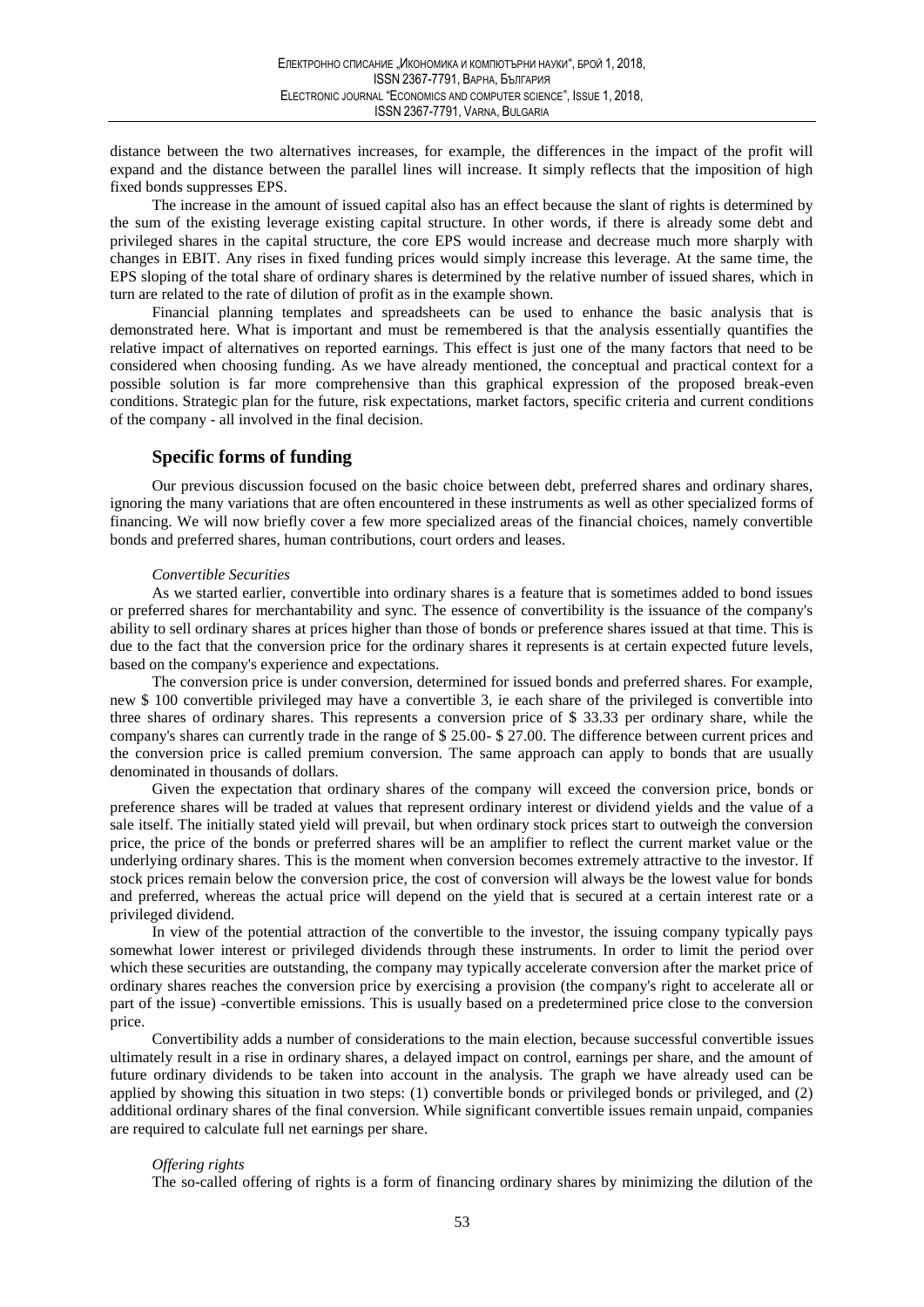proportional holdings of existing shareholders. They are also called a privileged subscription, since offering each existing shareholder the right to buy a certain number of ordinary shares from the company at a special price for a certain period of time after which the rights expire. The number of issued rights is usually equal to the number of outstanding shares in the stock. The specific number of rights is needed to buy each share of the new stock. Rights are issued as special certificates and are often traded on stock exchanges or at counters in banks.

Let's illustrate. If the XYZ company has 1,000,000 outstanding ordinary shares and wants to sell 250,000 new shares, 1,000,000 rights will be issued to existing shareholders with the clause that four rights are required to buy a new share of the stock at the subscription price. If the subscription price is \$ 30, while the current market price is \$40, the shareholder has to relinquish four rights and \$30 to the company for another share, currently worth \$40.

For the company, attracting such a course of action in addition to diminishing the dilution potential of control is a direct appeal for the funds to a group of investors who are already familiar with the company's prospects and history. If shareholders are willing, they will exercise their rights by directly buying from the company their fixed number of shares in the rights at a special subscription price. If shareholders are not interested, the rights may be sold as such because they will reflect the differential value between the shares offered and their market price.

The consequences of this alternative for the analysis are quite similar to those in the public offering that we have accepted for the case earlier. The subscription price may differ somewhat from the price that insurers provide in the public offering, but otherwise the analysis will be parallel to the alternative ordinary shares we have already explore.

### Court orders

Court orders are a form of corporate security that authorizes the holder to buy a certain number of ordinary shares at a fixed exercise price for a certain period of time. Some court orders do not even have a shelf life. They are issued as an additional incentive for investors to buy a new public bond or bond or private placement of loans and bonds. Sometimes court orders are even issued as part of the offering of ordinary shares. The proportion of issued court orders to new offers varies depending on the price exercised and the degree of willingness to move the new debt issue into the hands of investors. Court orders are attached to these new securities as part of the offering, but in most cases they can be detached from the holders and sold separately if necessary. Numerous court orders are traded at any time in the securities markets.

As a result, the court order gives the option holder to buy an ordinary share if it has an advantage to do so (for example, if the exercise price is below the market price). Just as in the case of rights, with a court order, the funds go directly to the company. Since court orders, in contrast to rights, have been valid for a relatively long period of time, there is no potential to dilute the profits of past court orders. Companies with a significant number of outstanding court orders must calculate net earnings per share, just as in the case of outstanding convertible issues.

The consequences of analyzing a new proposed debt with attached court orders are primarily to recognize the potential of financial inflows from new shares such as court orders being exercised and the dilution of profits from those shares. Our graphical analysis needs to be modified to illustrate the combination of these effects.

#### Leasing

We have already mentioned the lease several times. This is a specific form of financing that gives the company access to a whole range of assets, from buildings to cars without the need to directly acquire them. The Lessee pays a periodic negotiated fee that covers the costs of landlord's ownership, financing, and tax costs by providing economic returns. The lessee can use the assets for a certain period of time, assuming there is no risk of ownership or technical aging, and can fix or replace the assets. The lessor, on the other hand, is supposed to have the old assets. The latter provision is especially attractive in the case of computers or technical equipment. The charterer will only bear periodic tax deduction of costs.

Long-term lease agreements, especially for buildings, can be extended for many years, thus becoming part of the company's financial structure. This accounting practice requires the disclosure of the lease obligations in the company's published financial statements if such leases are a material liability. While leases are usually not included as liabilities in the balance sheet (they are called behind balance sheet items), the notes below the balance sheet must disclose the amount of the periodic payments and forecast the capitalized value of those lease commitments.

Such disclosure recognizes the fact that the lease obligations represent a financial burden to be maintained, as is any other form of financing. Any company that hires a significant portion of its assets is less flexible in its financial choices. The effect is the same as that of the long outstanding long-term debt. Fixed lease fees add leverage to the company's operations, which is quite similar to leverage resulting from other sources.

There are many implications when choosing a lease against the property. We will not deal with the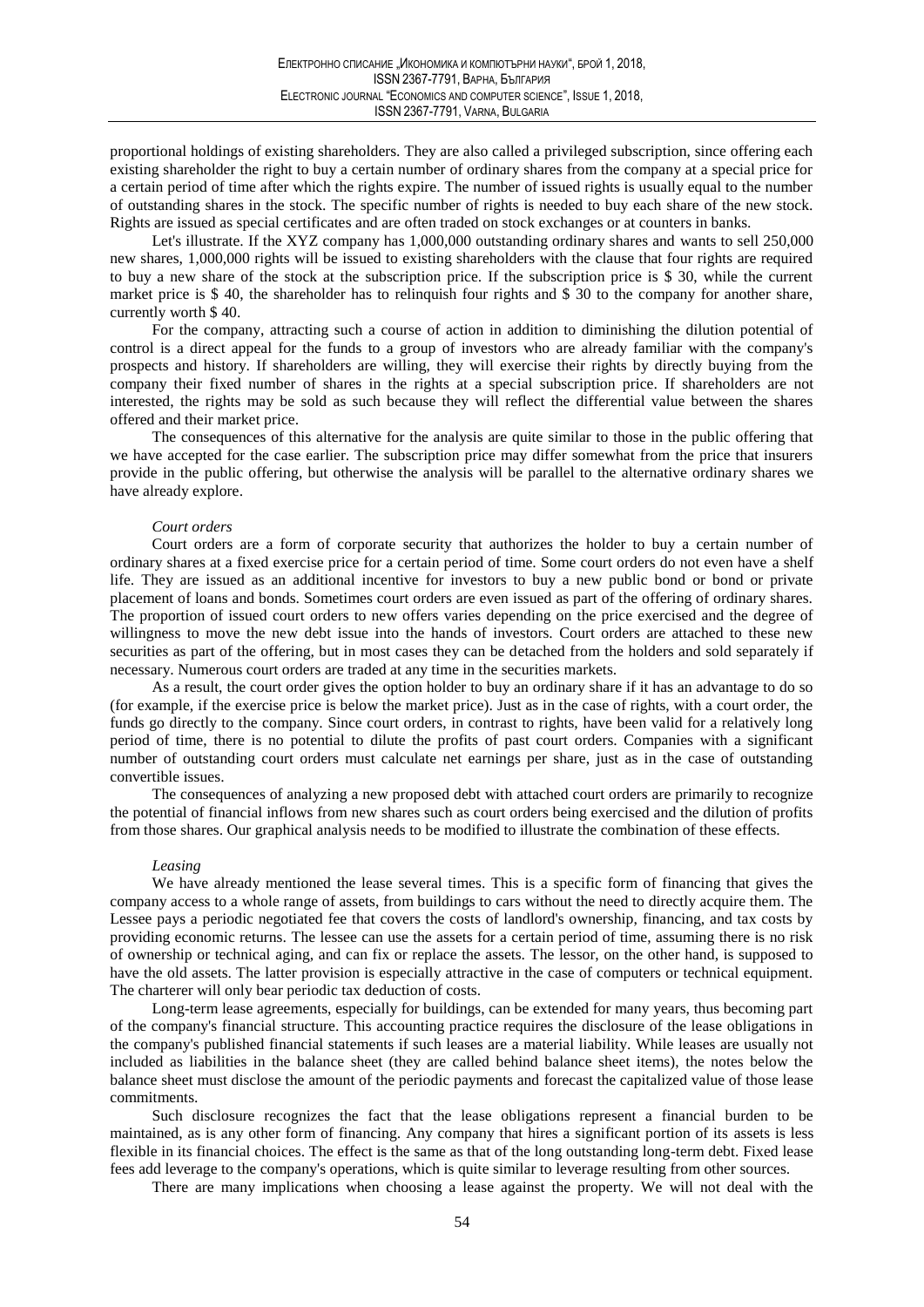techniques of analysis and the consequences of the cash flow of the types of leases because they are too specialized and complex to look at. However, we must emphasize that there is a cost-effective lease, because the lessor has to be compensated for what it provides, financed, serviced, and replacing the assets. By definition, the lease fees must be high enough to make the lease attractive to the lessor. At the same time, the landlord is often able to use economies of scale that can have a beneficial effect on the cost of leasing, as in the case of the main equipment of leasing companies, for example.

Benchmarking needs to make the final choice between leasing and ownership, and should take into account indicators such as the tenant's cost, technological advantages, service, the flexibility of not ownership, and the impact of the company's financial position. As in all financial analyzes, the choice is based on quantitative data and the judgment of the management. In some industries, leasing is part of the normal way of doing business. For example, wholesale and storage are mainly leased, not purchased, while the transport industry, leasing of rolling stock, trucks and airplanes are predominant. In other areas, the choice of leasing is widely open and depends on what financial alternatives are considered favorable at this time.

## **Key questions**

Here is a summary of the key issues raised directly or indirectly in this article. These are listed to help the reader use the analysis techniques discussed in the context of financial theory and business practice:

0. The choice among the different types of long-term financing is indissolubly linked to the business strategy of the company. The choice must match the risk / reward inherent in strategy and funding.

1. The cost of the different types of capital is only one element on which the new financing decision is based. While debt is generally the lowest alternative cost and ordinary shares are the highest, the need to build and maintain an appropriate balance in the capital structure often replaces the final price.

2. Non-price elements (such as risk, flexibility, synchronization, control of shareholders) and management preferences should be pursued in connection with changing market conditions and the company's future policy.

3. Sometimes new funding may represent a significant share in the existing capital structure. The way these funds have grown can cause a shift away from the desired ideal corporate capital structure. Because a block of one form of long-term capital was chosen at one point, the management may be limited in the next round of funding. To compensate for the lack of balance, it may be necessary to use a compromise mix of funds.

4. Specific provisions on new issues of a securities are broadly based on the situation. Investment bankers, insurers and management cooperate to agree on the design and cost of financial instruments, reflecting market conditions, credit rating of the company and reputation, risk assessment, company strategic plans and current financial practices.

5. When changing the company's capital structure, the cost of capital is also changed. However, the temporary shifts received from supplemented blocks of new capital should not have an effect on returns based on the cost of capital unless there is a deliberate and constant change in the company's policies.

6. New ordinary shares have a long-term effect on dilution of ownership and earnings per share. This is true whether the new shares are directly issued or are triggered by the conversion of other securities or through the exercise of court orders. The decision whether to issue new shares should be closely related to the expected results of a strategic plan. This also involves drawing the benefits of introducing new permanent equity into the capital structure.

7. Leasing as a form of financing is based on a series of compromises that need to be pursued in relation to the company's capital structure and business direction.

### **Summary**

This article looked at the decision-making framework and some techniques used to analyze the different types of long-term funds. We focused on the three main alternatives open to management (long-term debt, preferred shares and ordinary shares).

We understood that the choice of financial alternatives is a complex of analysis and judgment. Several areas of reflection were highlighted. We looked at the cost to the company, the relative risk and the issues of flexibility, synchronization and control over different sources of funding. We understand that many aspects of the choice of types of capital include more than quantitative data.

We also focused on the impact of every financial alternative on the company's reported profit, and then we perfected the break-even chart linking EPS and EBIT, which allows us to visually test the impact of the profits of alternatives over the entire dynamic range of potential profit levels. This simple model offers the potential use of wider financial models or spreadsheets to simulate more accurately the impact of the alternative financial package or the changing conditions. Lastly, we briefly reviewed the key aspects of some more specialized forms of financing (convertible securities, rights, court orders and leasing) and suggested some